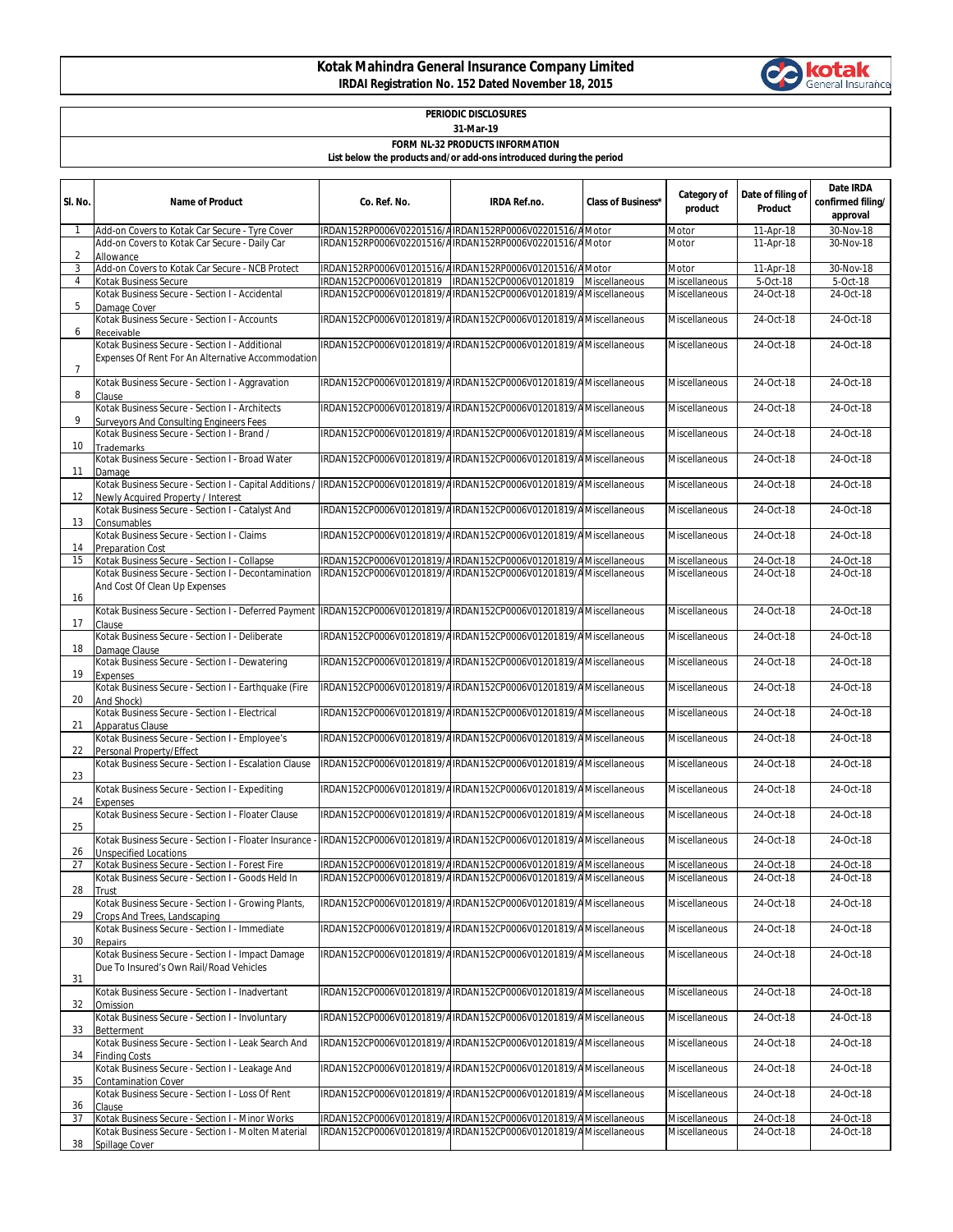| 39 | Kotak Business Secure - Section I - Non Invalidation                                                                                    | IRDAN152CP0006V01201819/AIRDAN152CP0006V01201819/AMiscellaneous | Miscellaneous        | 24-Oct-18               | 24-Oct-18    |
|----|-----------------------------------------------------------------------------------------------------------------------------------------|-----------------------------------------------------------------|----------------------|-------------------------|--------------|
|    | Clause<br>Kotak Business Secure - Section I - Obsolete                                                                                  | IRDAN152CP0006V01201819/AIRDAN152CP0006V01201819/AMiscellaneous | Miscellaneous        | 24-Oct-18               | 24-Oct-18    |
| 40 | <b>Equipment Clause</b><br>Kotak Business Secure - Section I - Obsolete Parts                                                           | IRDAN152CP0006V01201819/AIRDAN152CP0006V01201819/AMiscellaneous | Miscellaneous        | 24-Oct-18               | 24-Oct-18    |
| 41 | Clause<br>Kotak Business Secure - Section I - Omission To                                                                               | IRDAN152CP0006V01201819/AIRDAN152CP0006V01201819/AMiscellaneous | Miscellaneous        | 24-Oct-18               | 24-Oct-18    |
| 42 | Insure Additions, Alterations Or Extensions<br>Kotak Business Secure - Section I - Parts Undamaged                                      | IRDAN152CP0006V01201819/AIRDAN152CP0006V01201819/AMiscellaneous | <b>Miscellaneous</b> | 24-Oct-18               | 24-Oct-18    |
| 43 | Clause<br>Kotak Business Secure - Section I - Professional Fees                                                                         | IRDAN152CP0006V01201819/AIRDAN152CP0006V01201819/AMiscellaneous | Miscellaneous        | 24-Oct-18               | 24-Oct-18    |
| 44 | Clause                                                                                                                                  |                                                                 |                      |                         |              |
| 45 | Kotak Business Secure - Section I - Property In Transit IRDAN152CP0006V01201819/AIRDAN152CP0006V01201819/AMiscellaneous                 |                                                                 | Miscellaneous        | 24-Oct-18               | 24-Oct-18    |
| 46 | Kotak Business Secure - Section I - Property Not In<br>Insured Premises/ Off-Site                                                       | IRDAN152CP0006V01201819/AIRDAN152CP0006V01201819/AMiscellaneous | <b>Miscellaneous</b> | 24-Oct-18               | $24$ -Oct-18 |
| 47 | Kotak Business Secure - Section I - Protection And<br>Preservation Of Property                                                          | IRDAN152CP0006V01201819/AIRDAN152CP0006V01201819/AMiscellaneous | <b>Miscellaneous</b> | 24-Oct-18               | 24-Oct-18    |
| 48 | Kotak Business Secure - Section I - Removal Of Debris<br>(In Excess Of 1% Of The Claim Amount)                                          | IRDAN152CP0006V01201819/AIRDAN152CP0006V01201819/AMiscellaneous | Miscellaneous        | 24-Oct-18               | 24-Oct-18    |
| 49 | Kotak Business Secure - Section I - Removal Of Debris-IRDAN152CP0006V01201819/AIRDAN152CP0006V01201819/AMiscellaneous<br>Foreign Debris |                                                                 | Miscellaneous        | 24-Oct-18               | 24-Oct-18    |
| 50 | Kotak Business Secure - Section I - Spoilage Material<br>Damage Cover                                                                   | IRDAN152CP0006V01201819/AIRDAN152CP0006V01201819/AMiscellaneous | Miscellaneous        | 24-Oct-18               | 24-Oct-18    |
| 51 | Kotak Business Secure - Section I - Spontaneous                                                                                         | IRDAN152CP0006V01201819/AIRDAN152CP0006V01201819/AMiscellaneous | Miscellaneous        | 24-Oct-18               | 24-Oct-18    |
|    | Combustion<br>Kotak Business Secure - Section I - Start Up Expenses                                                                     | IRDAN152CP0006V01201819/AIRDAN152CP0006V01201819/AMiscellaneous | Miscellaneous        | 24-Oct-18               | 24-Oct-18    |
| 52 | Kotak Business Secure - Section I - Startup/Shut                                                                                        | IRDAN152CP0006V01201819/AIRDAN152CP0006V01201819/AMiscellaneous | Miscellaneous        | $\overline{2}$ 4-Oct-18 | 24-Oct-18    |
| 53 | Down Expenses<br>Kotak Business Secure - Section I - Sue And Labour                                                                     | IRDAN152CP0006V01201819/AIRDAN152CP0006V01201819/AMiscellaneous | Miscellaneous        | 24-Oct-18               | 24-Oct-18    |
| 54 | Charges<br>Kotak Business Secure - Section I - Temporary                                                                                | IRDAN152CP0006V01201819/AIRDAN152CP0006V01201819/AMiscellaneous | Miscellaneous        | 24-Oct-18               | 24-Oct-18    |
| 55 | Removal Of Stocks Clause<br>Kotak Business Secure - Section I - Tenants Liability                                                       | IRDAN152CP0006V01201819/AIRDAN152CP0006V01201819/AMiscellaneous | Miscellaneous        | 24-Oct-18               | 24-Oct-18    |
| 56 | Kotak Business Secure - Section I - Terrorism Damage                                                                                    | IRDAN152CP0006V01201819/AIRDAN152CP0006V01201819/AMiscellaneous | Miscellaneous        | 24-Oct-18               | 24-Oct-18    |
| 57 | <b>Inclusion Endorsement</b><br>Kotak Business Secure - Section I - Trace And Access                                                    | IRDAN152CP0006V01201819/AIRDAN152CP0006V01201819/AMiscellaneous | Miscellaneous        | 24-Oct-18               | 24-Oct-18    |
| 58 |                                                                                                                                         |                                                                 |                      |                         |              |
| 59 | Kotak Business Secure - Section I - Valuable Papers<br>And Records                                                                      | IRDAN152CP0006V01201819/AIRDAN152CP0006V01201819/AMiscellaneous | Miscellaneous        | 24-Oct-18               | 24-Oct-18    |
| 60 | Kotak Business Secure - Section I - Vehicle Load<br>Clause                                                                              | IRDAN152CP0006V01201819/AIRDAN152CP0006V01201819/AMiscellaneous | Miscellaneous        | 24-Oct-18               | 24-Oct-18    |
|    | Kotak Business Secure-Section I-Deterioration Of<br>Stocks In Cold Storage Premises Accidental Failure                                  | IRDAN152CP0006V01201819/AIRDAN152CP0006V01201819/AMiscellaneous | Miscellaneous        | 24-Oct-18               | 24-Oct-18    |
| 61 | Kotak Business Secure-Section I-Deterioration Of                                                                                        | IRDAN152CP0006V01201819/AIRDAN152CP0006V01201819/AMiscellaneous | Miscellaneous        | 24-Oct-18               | 24-Oct-18    |
| 62 | Stocks In Cold Storage Premises Change in Temp                                                                                          |                                                                 |                      |                         |              |
| 63 | Kotak Business Secure-Section I-Cost of Clearing<br><b>Drains</b>                                                                       | IRDAN152CP0006V01201819/AIRDAN152CP0006V01201819/AMiscellaneous | <b>Miscellaneous</b> | 24-Oct-18               | 24-Oct-18    |
| 64 | Kotak Business Secure - Section II - Additional<br>Increase In Cost Of Working                                                          | IRDAN152CP0006V01201819/AIRDAN152CP0006V01201819/AMiscellaneous | Miscellaneous        | 24-Oct-18               | 24-Oct-18    |
| 65 | Kotak Business Secure - Section II - Claims                                                                                             | IRDAN152CP0006V01201819/AIRDAN152CP0006V01201819/AMiscellaneous | Miscellaneous        | 24-Oct-18               | 24-Oct-18    |
|    | <b>Preparation Cost</b><br>Kotak Business Secure - Section II - Customer's                                                              | IRDAN152CP0006V01201819/AIRDAN152CP0006V01201819/AMiscellaneous | Miscellaneous        | 24-Oct-18               | 24-Oct-18    |
| 66 | Extension<br>Kotak Business Secure - Section II - Denial Of Access                                                                      | IRDAN152CP0006V01201819/AIRDAN152CP0006V01201819/AMiscellaneous | Miscellaneous        | 24-Oct-18               | 24-Oct-18    |
| 67 | Kotak Business Secure - Section II - Earthquake                                                                                         | IRDAN152CP0006V01201819/AIRDAN152CP0006V01201819/AMiscellaneous | Miscellaneous        | 24-Oct-18               | 24-Oct-18    |
| 68 | Extension<br>Kotak Business Secure - Section II - Group                                                                                 | IRDAN152CP0006V01201819/AIRDAN152CP0006V01201819/AMiscellaneous | Miscellaneous        | 24-Oct-18               | 24-Oct-18    |
| 69 | Interdependency<br>Kotak Business Secure - Section II - Ingress/Egress                                                                  | IRDAN152CP0006V01201819/AIRDAN152CP0006V01201819/AMiscellaneous | <b>Miscellaneous</b> | 24-Oct-18               | 24-Oct-18    |
| 70 | Kotak Business Secure - Section II - Insured Property                                                                                   | IRDAN152CP0006V01201819/AIRDAN152CP0006V01201819/AMiscellaneous | Miscellaneous        | 24-Oct-18               | 24-Oct-18    |
| 71 | <b>Stored At Other Situations</b><br>Kotak Business Secure - Section II - Molten Metal                                                  | IRDAN152CP0006V01201819/AIRDAN152CP0006V01201819/AMiscellaneous | Miscellaneous        | 24-Oct-18               | 24-Oct-18    |
| 72 | Spillage Cover<br>Kotak Business Secure - Section II - Prevention Of                                                                    | IRDAN152CP0006V01201819/AIRDAN152CP0006V01201819/AMiscellaneous | Miscellaneous        | 24-Oct-18               | 24-Oct-18    |
| 73 | Access<br>Kotak Business Secure - Section II - Professional                                                                             | IRDAN152CP0006V01201819/AIRDAN152CP0006V01201819/AMiscellaneous | Miscellaneous        | 24-Oct-18               | 24-Oct-18    |
| 74 | <b>Accountants</b><br>Kotak Business Secure - Section II - Service                                                                      | IRDAN152CP0006V01201819/AIRDAN152CP0006V01201819/AMiscellaneous |                      | $\overline{24}$ -Oct-18 | 24-Oct-18    |
| 75 | Interruption Time Element                                                                                                               |                                                                 | Miscellaneous        |                         |              |
| 76 | Kotak Business Secure - Section II - Spoilage Risk<br>Extension                                                                         | IRDAN152CP0006V01201819/AIRDAN152CP0006V01201819/AMiscellaneous | Miscellaneous        | 24-Oct-18               | 24-Oct-18    |
| 77 | Kotak Business Secure - Section II - Supplier's<br>Extension                                                                            | IRDAN152CP0006V01201819/AIRDAN152CP0006V01201819/AMiscellaneous | Miscellaneous        | 24-Oct-18               | 24-Oct-18    |
| 78 | Kotak Business Secure - Section II - Terrorism<br>Damage Cover Endorsement                                                              | IRDAN152CP0006V01201819/AIRDAN152CP0006V01201819/AMiscellaneous | Miscellaneous        | 24-Oct-18               | 24-Oct-18    |
| 79 | Kotak Business Secure - Section III - First Loss Basis<br>Clause                                                                        | IRDAN152CP0006V01201819/AIRDAN152CP0006V01201819/AMiscellaneous | Miscellaneous        | 24-Oct-18               | 24-Oct-18    |
| 80 | Kotak Business Secure - Section III - Floater Clause                                                                                    | IRDAN152CP0006V01201819/AIRDAN152CP0006V01201819/AMiscellaneous | Miscellaneous        | 24-Oct-18               | 24-Oct-18    |
| 81 | Kotak Business Secure - Section III - Riot, Strike and<br>Malicious Damage                                                              | IRDAN152CP0006V01201819/AIRDAN152CP0006V01201819/AMiscellaneous | Miscellaneous        | 24-Oct-18               | 24-Oct-18    |
|    |                                                                                                                                         |                                                                 |                      |                         |              |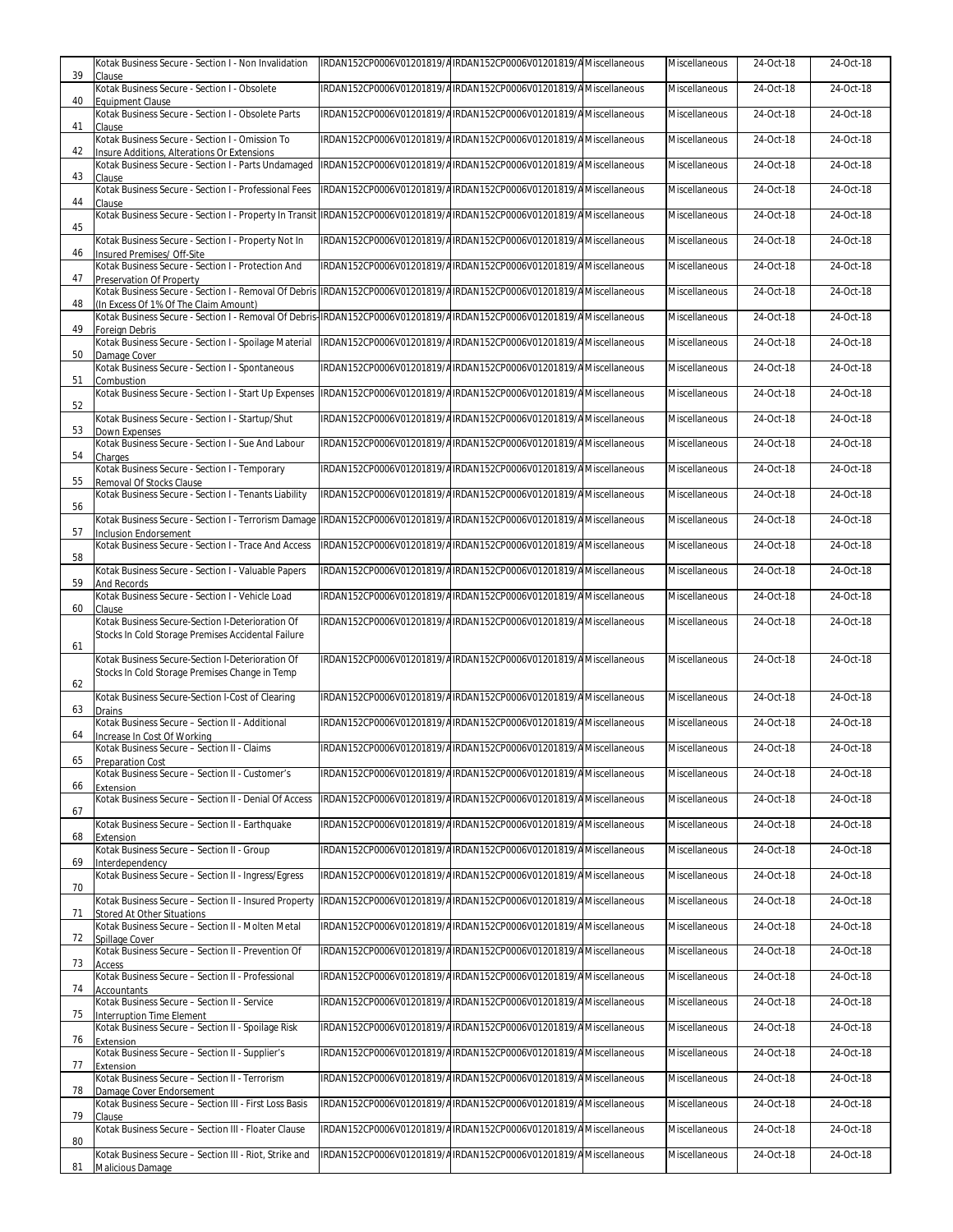|            | Kotak Business Secure - Section III - Terrorism                                                                               | IRDAN152CP0006V01201819/AIRDAN152CP0006V01201819/AMiscellaneous | Miscellaneous        | 24-Oct-18 | 24-Oct-18               |
|------------|-------------------------------------------------------------------------------------------------------------------------------|-----------------------------------------------------------------|----------------------|-----------|-------------------------|
| 82<br>83   | Damage Cover<br>Kotak Business Secure - Section III - Theft Cover                                                             | IRDAN152CP0006V01201819/AIRDAN152CP0006V01201819/AMiscellaneous | Miscellaneous        | 24-Oct-18 | 24-Oct-18               |
|            | Kotak Business Secure - Section IV - Additional                                                                               | IRDAN152CP0006V01201819/AIRDAN152CP0006V01201819/AMiscellaneous | Miscellaneous        | 24-Oct-18 | 24-Oct-18               |
| 84<br>85   | <b>Customs Duty</b><br>Kotak Business Secure - Section IV - Air Freight                                                       | IRDAN152CP0006V01201819/AIRDAN152CP0006V01201819/AMiscellaneous | Miscellaneous        | 24-Oct-18 | 24-Oct-18               |
|            | Kotak Business Secure - Section IV - Claims                                                                                   | IRDAN152CP0006V01201819/AIRDAN152CP0006V01201819/AMiscellaneous | Miscellaneous        | 24-Oct-18 | 24-Oct-18               |
| 86<br>87   | <b>Investigation Cost</b><br>Kotak Business Secure - Section IV - Claims<br><b>Preparation Cost</b>                           | IRDAN152CP0006V01201819/AIRDAN152CP0006V01201819/AMiscellaneous | Miscellaneous        | 24-Oct-18 | 24-Oct-18               |
|            | Kotak Business Secure - Section IV - Cover For Mobile IRDAN152CP0006V01201819/AIRDAN152CP0006V01201819/AMiscellaneous         |                                                                 | Miscellaneous        | 24-Oct-18 | 24-Oct-18               |
| 88         | And Portable Equipment Outside The Premises                                                                                   |                                                                 |                      |           |                         |
|            | Kotak Business Secure - Section IV - Escalation Clause   IRDAN152CP0006V01201819/A   RDAN152CP0006V01201819/A Miscellaneous   |                                                                 | <b>Miscellaneous</b> | 24-Oct-18 | 24-Oct-18               |
| 89         | Kotak Business Secure - Section IV - Express Freight                                                                          | IRDAN152CP0006V01201819/AIRDAN152CP0006V01201819/AMiscellaneous | Miscellaneous        | 24-Oct-18 | 24-Oct-18               |
| 90         | Kotak Business Secure - Section IV - Floater Clause                                                                           | IRDAN152CP0006V01201819/AIRDAN152CP0006V01201819/AMiscellaneous | Miscellaneous        | 24-Oct-18 | 24-Oct-18               |
| 91         | Kotak Business Secure - Section IV - Omission To                                                                              | IRDAN152CP0006V01201819/AIRDAN152CP0006V01201819/AMiscellaneous | Miscellaneous        | 24-Oct-18 | 24-Oct-18               |
| 92         | Insure Additions, Alterations                                                                                                 |                                                                 |                      |           | 24-Oct-18               |
| 93         | Kotak Business Secure - Section IV - Omission To<br>Insure/ Inadvertent Omission                                              | IRDAN152CP0006V01201819/AIRDAN152CP0006V01201819/AMiscellaneous | Miscellaneous        | 24-Oct-18 |                         |
| 94         | Kotak Business Secure - Section IV - Owners<br><b>Surrounding Property</b>                                                    | IRDAN152CP0006V01201819/AIRDAN152CP0006V01201819/AMiscellaneous | Miscellaneous        | 24-Oct-18 | 24-Oct-18               |
| 95         | Kotak Business Secure - Section IV - Parts<br><b>Undamaged Clause</b>                                                         | IRDAN152CP0006V01201819/AIRDAN152CP0006V01201819/AMiscellaneous | Miscellaneous        | 24-Oct-18 | 24-Oct-18               |
| 96         | Kotak Business Secure - Section IV - Professional Fee                                                                         | IRDAN152CP0006V01201819/AIRDAN152CP0006V01201819/AMiscellaneous | <b>Miscellaneous</b> | 24-Oct-18 | 24-Oct-18               |
| 97         | Kotak Business Secure - Section IV - Terrorism<br>Damage Inclusion Endorsement                                                | IRDAN152CP0006V01201819/AIRDAN152CP0006V01201819/AMiscellaneous | <b>Miscellaneous</b> | 24-Oct-18 | 24-Oct-18               |
| 98         | Kotak Business Secure - Section IV - Third Party<br>Liability                                                                 | IRDAN152CP0006V01201819/AIRDAN152CP0006V01201819/AMiscellaneous | Miscellaneous        | 24-Oct-18 | 24-Oct-18               |
| 99         | Kotak Business Secure - Section IV - Waiver Of<br>Betterment                                                                  | IRDAN152CP0006V01201819/AIRDAN152CP0006V01201819/AMiscellaneous | Miscellaneous        | 24-Oct-18 | 24-Oct-18               |
| 100        | Kotak Business Secure - Section IX - Additional<br><b>Expenses Extension</b>                                                  | IRDAN152CP0006V01201819/AIRDAN152CP0006V01201819/AMiscellaneous | Miscellaneous        | 24-Oct-18 | 24-Oct-18               |
| 101        | Kotak Business Secure - Section IX - Contractual<br>Employee(s) Extension                                                     | IRDAN152CP0006V01201819/AIRDAN152CP0006V01201819/AMiscellaneous | Miscellaneous        | 24-Oct-18 | 24-Oct-18               |
| 102        | Kotak Business Secure - Section IX - Coverage For                                                                             | IRDAN152CP0006V01201819/AIRDAN152CP0006V01201819/AMiscellaneous | Miscellaneous        | 24-Oct-18 | 24-Oct-18               |
|            | Foreign Exchange<br>Kotak Business Secure - Section IX - Retroactive                                                          | IRDAN152CP0006V01201819/AIRDAN152CP0006V01201819/AMiscellaneous | Miscellaneous        | 24-Oct-18 | 24-Oct-18               |
| 103        | Period<br>Kotak Business Secure - Section V - Additional                                                                      | IRDAN152CP0006V01201819/AIRDAN152CP0006V01201819/AMiscellaneous | Miscellaneous        | 24-Oct-18 | 24-Oct-18               |
| 104<br>105 | <b>Customs Duty</b><br>Kotak Business Secure - Section V - Air Freight                                                        | IRDAN152CP0006V01201819/AIRDAN152CP0006V01201819/AMiscellaneous | Miscellaneous        | 24-Oct-18 | 24-Oct-18               |
|            | Kotak Business Secure - Section V - Claims                                                                                    | IRDAN152CP0006V01201819/AIRDAN152CP0006V01201819/AMiscellaneous | Miscellaneous        | 24-Oct-18 | 24-Oct-18               |
| 106        | <b>Investigation Cost</b><br>Kotak Business Secure - Section V - Claims                                                       | IRDAN152CP0006V01201819/AIRDAN152CP0006V01201819/AMiscellaneous | Miscellaneous        | 24-Oct-18 | 24-Oct-18               |
| 107        | <b>Preparation Cost</b><br>Kotak Business Secure - Section V - Cover For Mobile                                               | IRDAN152CP0006V01201819/AIRDAN152CP0006V01201819/AMiscellaneous | Miscellaneous        | 24-Oct-18 | $\overline{24}$ -Oct-18 |
| 108        | And Portable Equipment Outside The Premises                                                                                   |                                                                 |                      |           |                         |
| 109        | Kotak Business Secure - Section V - Escalation Clause  IRDAN152CP0006V01201819/AIRDAN152CP0006V01201819/AMiscellaneous        |                                                                 | Miscellaneous        | 24-Oct-18 | 24-Oct-18               |
| 110        | Kotak Business Secure - Section V - Express Freight                                                                           | IRDAN152CP0006V01201819/AIRDAN152CP0006V01201819/AMiscellaneous | Miscellaneous        | 24-Oct-18 | 24-Oct-18               |
| 111        | Kotak Business Secure - Section V - Floater Clause                                                                            | IRDAN152CP0006V01201819/AIRDAN152CP0006V01201819/AMiscellaneous | Miscellaneous        | 24-Oct-18 | 24-Oct-18               |
| 112        | Kotak Business Secure - Section V - Omission To<br>Insure Additions, Alterations                                              | IRDAN152CP0006V01201819/AIRDAN152CP0006V01201819/AMiscellaneous | Miscellaneous        | 24-Oct-18 | 24-Oct-18               |
| 113        | Kotak Business Secure - Section V - Omission To<br>Insure/ Inadvertent Omission                                               | IRDAN152CP0006V01201819/AIRDAN152CP0006V01201819/AMiscellaneous | Miscellaneous        | 24-Oct-18 | 24-Oct-18               |
| 114        | Kotak Business Secure - Section V - Owners<br><b>Surrounding Property</b>                                                     | IRDAN152CP0006V01201819/AIRDAN152CP0006V01201819/AMiscellaneous | Miscellaneous        | 24-Oct-18 | 24-Oct-18               |
| 115        | Kotak Business Secure - Section V - Parts Undamaged IRDAN152CP0006V01201819/AIRDAN152CP0006V01201819/AMiscellaneous<br>Clause |                                                                 | Miscellaneous        | 24-Oct-18 | 24-Oct-18               |
| 116        | Kotak Business Secure - Section V - Professional Fee                                                                          | IRDAN152CP0006V01201819/AIRDAN152CP0006V01201819/AMiscellaneous | Miscellaneous        | 24-Oct-18 | 24-Oct-18               |
| 117        | Kotak Business Secure - Section V - Third Party<br>Liability                                                                  | IRDAN152CP0006V01201819/AIRDAN152CP0006V01201819/AMiscellaneous | Miscellaneous        | 24-Oct-18 | 24-Oct-18               |
|            | Kotak Business Secure - Section V - Waiver Of                                                                                 | IRDAN152CP0006V01201819/AIRDAN152CP0006V01201819/AMiscellaneous | Miscellaneous        | 24-Oct-18 | 24-Oct-18               |
| 118        | Betterment<br>Kotak Business Secure - Section VI - Additional                                                                 | IRDAN152CP0006V01201819/AIRDAN152CP0006V01201819/AMiscellaneous | Miscellaneous        | 24-Oct-18 | 24-Oct-18               |
| 119<br>120 | <b>Customs Duty</b><br>Kotak Business Secure - Section VI - Air Freight                                                       | IRDAN152CP0006V01201819/AIRDAN152CP0006V01201819/AMiscellaneous | Miscellaneous        | 24-Oct-18 | 24-Oct-18               |
| 121        | Kotak Business Secure - Section VI - Claims<br><b>Investigation Cost</b>                                                      | IRDAN152CP0006V01201819/AIRDAN152CP0006V01201819/AMiscellaneous | Miscellaneous        | 24-Oct-18 | 24-Oct-18               |
| 122        | Kotak Business Secure - Section VI - Claims<br><b>Preparation Cost</b>                                                        | IRDAN152CP0006V01201819/AIRDAN152CP0006V01201819/AMiscellaneous | Miscellaneous        | 24-Oct-18 | 24-Oct-18               |
|            | Kotak Business Secure - Section VI - Cover For Mobile IRDAN152CP0006V01201819/AIRDAN152CP0006V01201819/AMiscellaneous         |                                                                 | Miscellaneous        | 24-Oct-18 | 24-Oct-18               |
| 123        | And Portable Equipment Outside The Premises                                                                                   |                                                                 |                      |           |                         |
| 124        | Kotak Business Secure - Section VI - Escalation Clause   IRDAN152CP0006V01201819/A IRDAN152CP0006V01201819/A Miscellaneous    |                                                                 | Miscellaneous        | 24-Oct-18 | 24-Oct-18               |
| 125        | Kotak Business Secure - Section VI - Express Freight                                                                          | IRDAN152CP0006V01201819/AIRDAN152CP0006V01201819/AMiscellaneous | Miscellaneous        | 24-Oct-18 | 24-Oct-18               |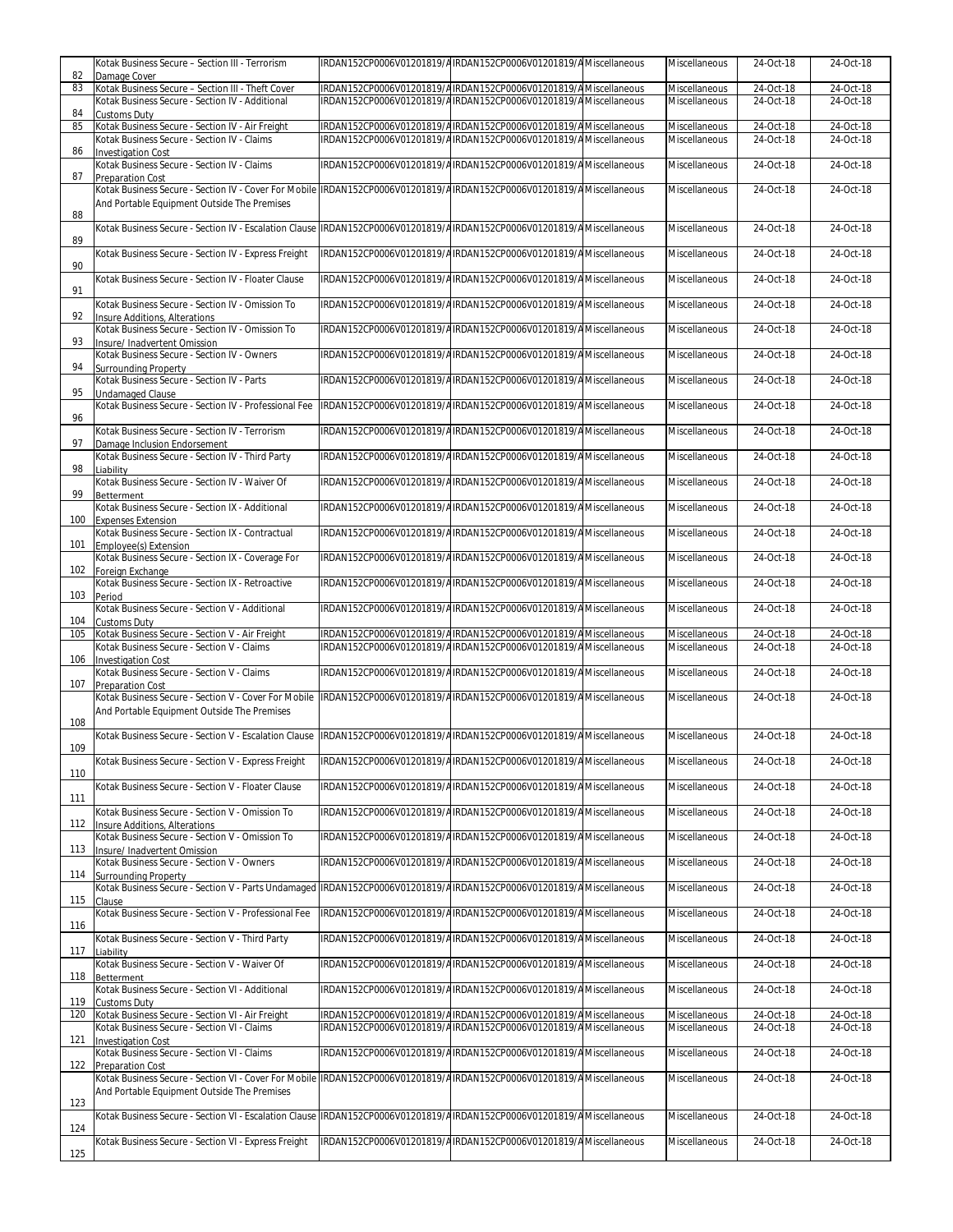| 126        | Kotak Business Secure - Section VI - Floater Clause                                                                                                       | IRDAN152CP0006V01201819/AIRDAN152CP0006V01201819/AMiscellaneous | <b>Miscellaneous</b> | 24-Oct-18 | 24-Oct-18 |
|------------|-----------------------------------------------------------------------------------------------------------------------------------------------------------|-----------------------------------------------------------------|----------------------|-----------|-----------|
|            | Kotak Business Secure - Section VI - Omission To                                                                                                          | IRDAN152CP0006V01201819/AIRDAN152CP0006V01201819/AMiscellaneous | Miscellaneous        | 24-Oct-18 | 24-Oct-18 |
| 127        | Insure Additions, Alterations<br>Kotak Business Secure - Section VI - Omission To                                                                         | IRDAN152CP0006V01201819/AIRDAN152CP0006V01201819/AMiscellaneous | <b>Miscellaneous</b> | 24-Oct-18 | 24-Oct-18 |
| 128        | Insure/ Inadvertent Omission<br>Kotak Business Secure - Section VI - Owners                                                                               | IRDAN152CP0006V01201819/AIRDAN152CP0006V01201819/AMiscellaneous | Miscellaneous        | 24-Oct-18 | 24-Oct-18 |
| 129        | <b>Surrounding Property</b><br>Kotak Business Secure - Section VI - Parts                                                                                 | IRDAN152CP0006V01201819/AIRDAN152CP0006V01201819/AMiscellaneous | Miscellaneous        | 24-Oct-18 | 24-Oct-18 |
| 130        | <b>Undamaged Clause</b><br>Kotak Business Secure - Section VI - Professional Fee                                                                          | IRDAN152CP0006V01201819/AIRDAN152CP0006V01201819/AMiscellaneous | Miscellaneous        | 24-Oct-18 | 24-Oct-18 |
| 131        |                                                                                                                                                           |                                                                 |                      |           |           |
| 132        | Kotak Business Secure - Section VI - Third Party<br>Liability                                                                                             | IRDAN152CP0006V01201819/AIRDAN152CP0006V01201819/AMiscellaneous | Miscellaneous        | 24-Oct-18 | 24-Oct-18 |
| 133        | Kotak Business Secure - Section VI - Waiver Of<br>Betterment                                                                                              | IRDAN152CP0006V01201819/AIRDAN152CP0006V01201819/AMiscellaneous | Miscellaneous        | 24-Oct-18 | 24-Oct-18 |
| 134        | Kotak Business Secure - Section VII - First Loss Basis<br>Clause                                                                                          | IRDAN152CP0006V01201819/AIRDAN152CP0006V01201819/AMiscellaneous | Miscellaneous        | 24-Oct-18 | 24-Oct-18 |
| 135        | Kotak Business Secure - Section VII - Geographical<br>Scope - Worldwide                                                                                   | IRDAN152CP0006V01201819/AIRDAN152CP0006V01201819/AMiscellaneous | Miscellaneous        | 24-Oct-18 | 24-Oct-18 |
| 136        | Kotak Business Secure - Section VII - Mechanical Or<br>Electrical Derangement/Breakdown                                                                   | IRDAN152CP0006V01201819/AIRDAN152CP0006V01201819/AMiscellaneous | Miscellaneous        | 24-Oct-18 | 24-Oct-18 |
| 137        | Kotak Business Secure - Section VII - New For Old<br><b>Basis Clause</b>                                                                                  | IRDAN152CP0006V01201819/AIRDAN152CP0006V01201819/AMiscellaneous | Miscellaneous        | 24-Oct-18 | 24-Oct-18 |
|            | Kotak Business Secure - Section VII - Terrorism                                                                                                           | IRDAN152CP0006V01201819/AIRDAN152CP0006V01201819/AMiscellaneous | Miscellaneous        | 24-Oct-18 | 24-Oct-18 |
| 138        | Damage Cover Endorsement<br>Kotak Business Secure - Section VIII - Assault Risks                                                                          | IRDAN152CP0006V01201819/AIRDAN152CP0006V01201819/AMiscellaneous | Miscellaneous        | 24-Oct-18 | 24-Oct-18 |
| 139        | Kotak Business Secure - Section VIII - Cash Kept                                                                                                          | IRDAN152CP0006V01201819/AIRDAN152CP0006V01201819/AMiscellaneous | Miscellaneous        | 24-Oct-18 | 24-Oct-18 |
| 140        | Overnight At Proprietors, Partners, Directors House                                                                                                       |                                                                 |                      |           |           |
| 141        | Kotak Business Secure - Section VIII - Damage To<br>Safe                                                                                                  | IRDAN152CP0006V01201819/AIRDAN152CP0006V01201819/AMiscellaneous | Miscellaneous        | 24-Oct-18 | 24-Oct-18 |
| 142        | Kotak Business Secure - Section VIII - Floater Cover                                                                                                      | IRDAN152CP0006V01201819/AIRDAN152CP0006V01201819/AMiscellaneous | Miscellaneous        | 24-Oct-18 | 24-Oct-18 |
| 143        | Kotak Business Secure - Section VIII - Infidelity Of<br>Cash Carrying Employees                                                                           | IRDAN152CP0006V01201819/AIRDAN152CP0006V01201819/AMiscellaneous | Miscellaneous        | 24-Oct-18 | 24-Oct-18 |
| 144        | Kotak Business Secure - Section VIII - Loss Of<br>Personal Effects Of Employees                                                                           | IRDAN152CP0006V01201819/AIRDAN152CP0006V01201819/AMiscellaneous | Miscellaneous        | 24-Oct-18 | 24-Oct-18 |
|            | Kotak Business Secure - Section VIII - Off Roll/                                                                                                          | IRDAN152CP0006V01201819/AIRDAN152CP0006V01201819/AMiscellaneous | Miscellaneous        | 24-Oct-18 | 24-Oct-18 |
| 145        | <b>Contractor's Employees</b><br>Kotak Business Secure - Section VIII - Strike, Riot And  IRDAN152CP0006V01201819/AIRDAN152CP0006V01201819/AMiscellaneous |                                                                 | Miscellaneous        | 24-Oct-18 | 24-Oct-18 |
| 146        | <b>Civil Commotion</b><br>Kotak Business Secure - Section VIII - Terrorism                                                                                | IRDAN152CP0006V01201819/AIRDAN152CP0006V01201819/AMiscellaneous | Miscellaneous        | 24-Oct-18 | 24-Oct-18 |
| 147<br>148 | Damage Cover<br>Kotak Business Secure - Section VIII - Theft                                                                                              | IRDAN152CP0006V01201819/AIRDAN152CP0006V01201819/AMiscellaneous | Miscellaneous        | 24-Oct-18 | 24-Oct-18 |
| 149        | Kotak Business Secure - Section VIII - Use Of<br>Duplicate Key                                                                                            | IRDAN152CP0006V01201819/AIRDAN152CP0006V01201819/AMiscellaneous | Miscellaneous        | 24-Oct-18 | 24-Oct-18 |
| 150        | Kotak Business Secure - Section X - Terrorism<br>Damage Inclusion Endorsement                                                                             | IRDAN152CP0006V01201819/AIRDAN152CP0006V01201819/AMiscellaneous | <b>Miscellaneous</b> | 24-Oct-18 | 24-Oct-18 |
| 151        | Kotak Business Secure - Section XI - Terrorism<br>Damage Inclusion Endorsement                                                                            | IRDAN152CP0006V01201819/AIRDAN152CP0006V01201819/AMiscellaneous | Miscellaneous        | 24-Oct-18 | 24-Oct-18 |
|            | Kotak Business Secure - Section XII - Geographical                                                                                                        | IRDAN152CP0006V01201819/AIRDAN152CP0006V01201819/AMiscellaneous | Miscellaneous        | 24-Oct-18 | 24-Oct-18 |
| 152        | Scope - Worldwide<br>Kotak Business Secure - Section XII - Terrorism                                                                                      | IRDAN152CP0006V01201819/AIRDAN152CP0006V01201819/AMiscellaneous | Miscellaneous        | 24-Oct-18 | 24-Oct-18 |
| 153        | Damage Inclusion Endorsement<br>Kotak Business Secure - Section XIV - Coverage for                                                                        | IRDAN152CP0006V01201819/AIRDAN152CP0006V01201819/AMiscellaneous | Miscellaneous        | 24-Oct-18 | 24-Oct-18 |
| 154        | <b>Contractors Workers/ Employees</b><br>Kotak Business Secure - Section XIV - Coverage for                                                               | IRDAN152CP0006V01201819/AIRDAN152CP0006V01201819/AMiscellaneous | Miscellaneous        | 24-Oct-18 | 24-Oct-18 |
| 155        | Legal Liability under Fatal Accidents Act, 1855                                                                                                           |                                                                 |                      |           |           |
| 156        | Kotak Business Secure - Section XIV - Coverage for<br><b>Medical Expenses</b>                                                                             | IRDAN152CP0006V01201819/AIRDAN152CP0006V01201819/AMiscellaneous | Miscellaneous        | 24-Oct-18 | 24-Oct-18 |
| 157        | Kotak Business Secure - Section XIV - Coverage for<br><b>Occupational Diseases</b>                                                                        | IRDAN152CP0006V01201819/AIRDAN152CP0006V01201819/AMiscellaneous | Miscellaneous        | 24-Oct-18 | 24-Oct-18 |
| 158        | Kotak Business Secure - Section XIV - Coverage for<br>Terrorism                                                                                           | IRDAN152CP0006V01201819/AIRDAN152CP0006V01201819/AMiscellaneous | Miscellaneous        | 24-Oct-18 | 24-Oct-18 |
| 159        | Kotak Business Secure - Section XV - 72 Hours<br>Sudden & Accidental Pollution Extension                                                                  | IRDAN152CP0006V01201819/AIRDAN152CP0006V01201819/AMiscellaneous | Miscellaneous        | 24-Oct-18 | 24-Oct-18 |
| 160        | Kotak Business Secure - Section XV - AOG Perils<br>Endorsement                                                                                            | IRDAN152CP0006V01201819/AIRDAN152CP0006V01201819/AMiscellaneous | Miscellaneous        | 24-Oct-18 | 24-Oct-18 |
|            | Kotak Business Secure - Section XV - Food And                                                                                                             | IRDAN152CP0006V01201819/AIRDAN152CP0006V01201819/AMiscellaneous | Miscellaneous        | 24-Oct-18 | 24-Oct-18 |
| 161        | <b>Beverages Extension</b><br>Kotak Business Secure - Section XV - Guest Effects                                                                          | IRDAN152CP0006V01201819/AIRDAN152CP0006V01201819/AMiscellaneous | Miscellaneous        | 24-Oct-18 | 24-Oct-18 |
| 162        | Kotak Business Secure - Section XV - Joint Insured                                                                                                        | IRDAN152CP0006V01201819/AIRDAN152CP0006V01201819/AMiscellaneous | Miscellaneous        | 24-Oct-18 | 24-Oct-18 |
| 163        | Extension<br>Kotak Business Secure - Section XV - Lifts & Hoists -                                                                                        | IRDAN152CP0006V01201819/AIRDAN152CP0006V01201819/AMiscellaneous | Miscellaneous        | 24-Oct-18 | 24-Oct-18 |
| 164        | <b>Trade Use</b><br>Kotak Business Secure - Section XV - Lifts, Hoists,                                                                                   | IRDAN152CP0006V01201819/AIRDAN152CP0006V01201819/AMiscellaneous | Miscellaneous        | 24-Oct-18 | 24-Oct-18 |
| 165        | Escalators & Elevators - Public Use<br>Kotak Business Secure - Section XV - Medical                                                                       | IRDAN152CP0006V01201819/AIRDAN152CP0006V01201819/AMiscellaneous | Miscellaneous        | 24-Oct-18 | 24-Oct-18 |
| 166        | Payments<br>Kotak Business Secure - Section XV - Swimming Pool                                                                                            | IRDAN152CP0006V01201819/AIRDAN152CP0006V01201819/AMiscellaneous | Miscellaneous        | 24-Oct-18 | 24-Oct-18 |
| 167        | Extension<br>Kotak Business Secure - Section XV - Tenant's Legal                                                                                          | IRDAN152CP0006V01201819/AIRDAN152CP0006V01201819/AMiscellaneous | Miscellaneous        | 24-Oct-18 | 24-Oct-18 |
|            | 168 Liability                                                                                                                                             |                                                                 |                      |           |           |